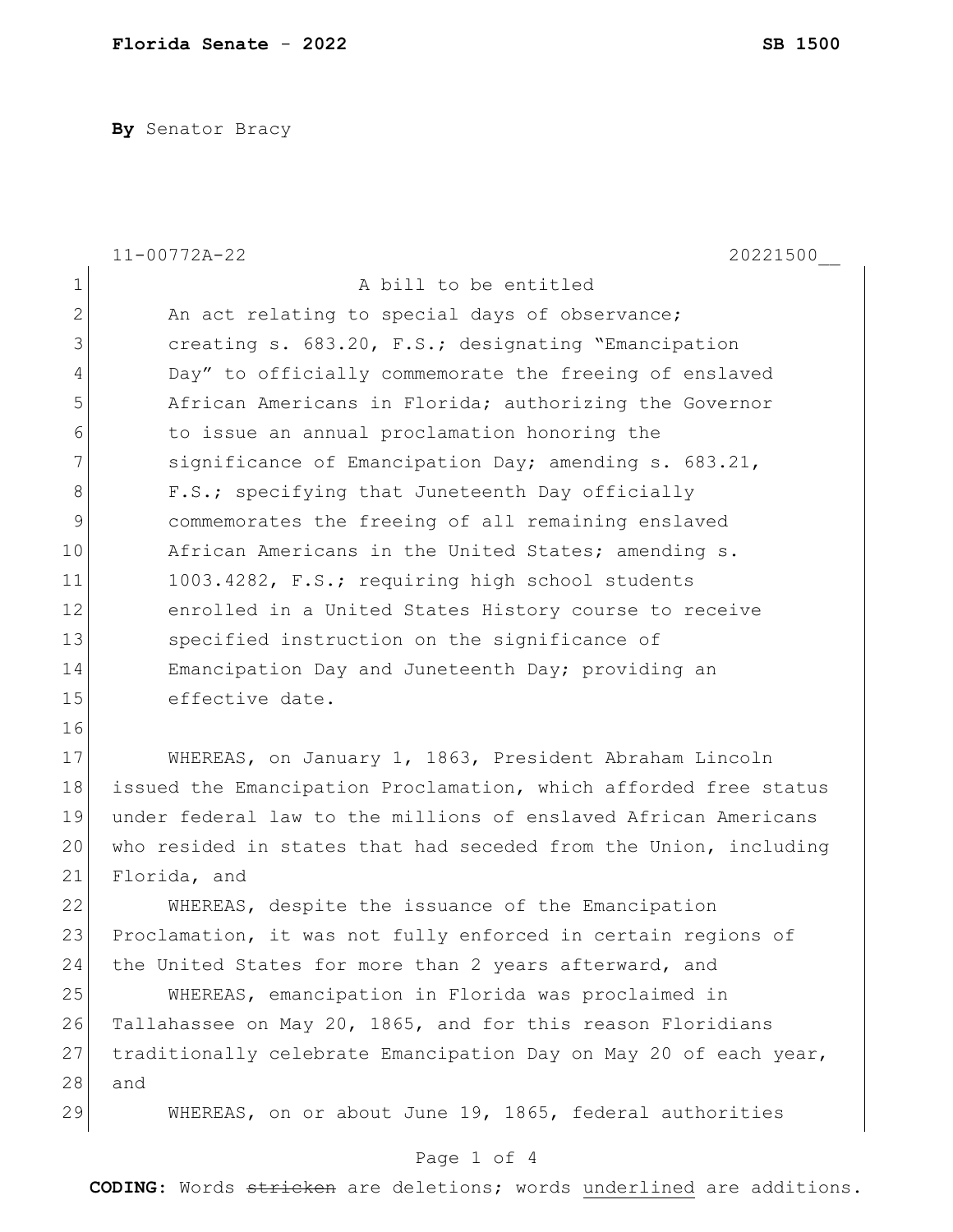|    | $11 - 00772A - 22$<br>20221500                                   |
|----|------------------------------------------------------------------|
| 30 | arrived in Galveston, Texas, to enforce the Emancipation         |
| 31 | Proclamation and inform the remaining enslaved African Americans |
| 32 | that the Civil War had ended and that they were now free, and    |
| 33 | WHEREAS, thereafter, former slaves and their descendants         |
| 34 | continued to commemorate each June 19 as a celebration of        |
| 35 | freedom and the emancipation of all slaves in the United States, |
| 36 | and                                                              |
| 37 | WHEREAS, in 1991, the Florida Legislature officially             |
| 38 | designated June 19 as "Juneteenth Day" to annually commemorate   |
| 39 | the freeing of slaves, and                                       |
| 40 | WHEREAS, this act designates Emancipation Day as a special       |
| 41 | day of observance in this state to commemorate the announcement  |
| 42 | of the abolition of slavery and to recognize the significant     |
| 43 | contributions of African Americans to this state and our nation, |
| 44 | NOW, THEREFORE,                                                  |
| 45 |                                                                  |
| 46 | Be It Enacted by the Legislature of the State of Florida:        |
| 47 |                                                                  |
| 48 | Section 1. Section 683.20, Florida Statutes, is created to       |
| 49 | read:                                                            |
| 50 | 683.20 Emancipation Day.-                                        |
| 51 | (1) May 20 is hereby designated "Emancipation Day" to            |
| 52 | annually commemorate the traditional observance of the day that  |
| 53 | the enslaved African Americans of this state were notified of    |
| 54 | the Emancipation Proclamation.                                   |
| 55 | (2) The Governor may issue a proclamation each year which        |
| 56 | designates May 20 as Emancipation Day and calls on public        |
| 57 | officials, schools, private organizations, and all residents to  |
| 58 | honor the significance of the day.                               |

## Page 2 of 4

**CODING**: Words stricken are deletions; words underlined are additions.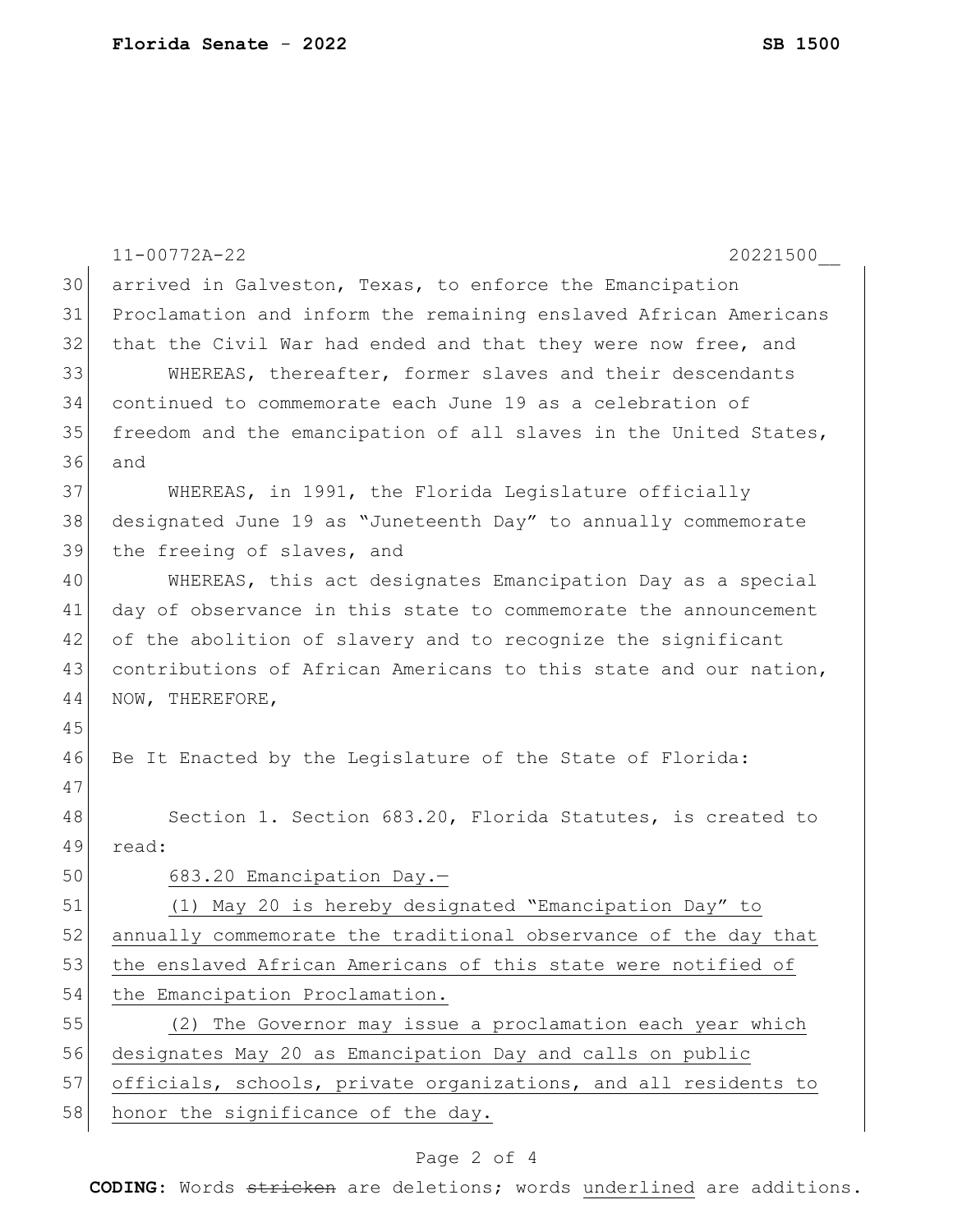|    | $11 - 00772A - 22$<br>20221500                                   |
|----|------------------------------------------------------------------|
| 59 | Section 2. Subsection (1) of section 683.21, Florida             |
| 60 | Statutes, is amended to read:                                    |
| 61 | 683.21 Juneteenth Day.-                                          |
| 62 | (1) June 19th of each year is hereby designated "Juneteenth      |
| 63 | Day" to commemorate the traditional observance of the day all    |
| 64 | remaining enslaved African Americans the slaves in Florida were  |
| 65 | notified of the Emancipation Proclamation.                       |
| 66 | Section 3. Paragraph (d) of subsection (3) of section            |
| 67 | 1003.4282, Florida Statutes, is amended to read:                 |
| 68 | 1003.4282 Requirements for a standard high school diploma.-      |
| 69 | (3) STANDARD HIGH SCHOOL DIPLOMA; COURSE AND ASSESSMENT          |
| 70 | REOUIREMENTS.-                                                   |
| 71 | (d) Three credits in social studies. - A student must earn       |
| 72 | one credit in United States History, which, beginning in the     |
| 73 | 2023-2024 school year, must include at least 45 minutes of       |
| 74 | instruction on the significance of Emancipation Day and          |
| 75 | Juneteenth Day as designated in ss. 683.20 and 683.21,           |
| 76 | respectively; one credit in World History; one-half credit in    |
| 77 | economics; and one-half credit in United States Government,      |
| 78 | which must include a comparative discussion of political         |
| 79 | ideologies, such as communism and totalitarianism, that conflict |
| 80 | with the principles of freedom and democracy essential to the    |
| 81 | founding principles of the United States. The United States      |
| 82 | History EOC assessment constitutes 30 percent of the student's   |
| 83 | final course grade. Beginning with the 2021-2022 school year,    |
| 84 | students taking the United States Government course are required |
| 85 | to take the assessment of civic literacy identified by the State |
| 86 | Board of Education pursuant to s. 1007.25(4). Students earning a |
| 87 | passing score on the assessment are exempt from the              |

## Page 3 of 4

**CODING**: Words stricken are deletions; words underlined are additions.